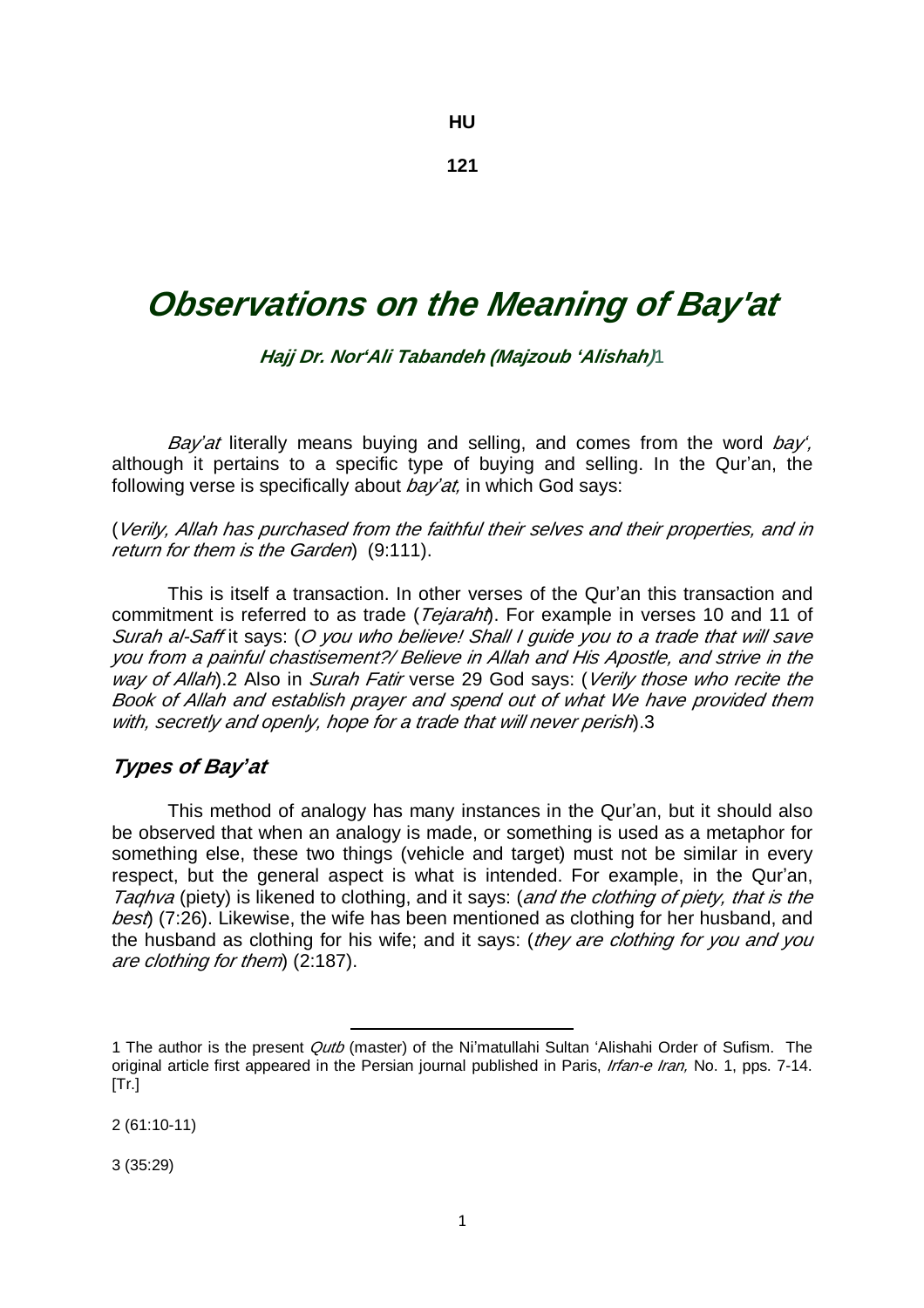In another place, (*What? Does one of you like to eat the flesh of his dead brother? But you abhor it.*) (49:12). Therefore, this style is common in the Qur'an, and one cannot say that since it makes no sense to consider b*ay'at* as trade or a transaction, it should be interpreted or defined as swearing allegiance (as will be discussed later).

In the beginning of Islam, since the Prophet had not yet established a government in Mecca, and it was only the spiritual doctrines of Islam that had been revealed, the Muslims there who visited the Prophet and converted to the faith submitted to the prophecy of Muhammad. Therefore, most of the verses of the Qur'an that were revealed in Mecca refer to them as Muslims and believers. But when the Messenger went to Medina, since he established a government there, many of the people, like the hypocrites, apparently submitted to the government, but in their hearts they were not Muslims. In reality, the *bay'at* obtained by the Prophet in Medina differed from the b*ay'at* of Mecca. So, there were two kinds of b*ay'at*.

# *A. Prophetic Bay'at*

This was a *bay'at* by means of which one submitted to the rules of the government, even if he had no firm faith in Islam. For example, one might not have prayed or fasted, yet he could submit to the government. In contemporary language, this was really a request for citizenship. The acceptance of the bay'at by the Prophet was a sort of granting of citizenship in the government of Islam to the new Muslim who requested it. In reality, this was prophetic bay'at, and with its performance and acceptance of Islam one was allowed to marry another Muslim and to inherit [from a Muslim]. In the time of the Messenger, nobody's Islam was accepted without *bay'at*. After the liberation of Mecca, even Hind the Liver-eater4 made *bay'at.* 

# *B. Bay'at Walawiyyah5*

The other *bay'at* was the *bay'at* of faith, which was considered different from the *bay'at* of Islam. In fact, this *bay'at* was made with the aspect of the *walayat* of the Prophet. Those who submitted to the prophecy of the Messenger in Mecca or afterward (and submission in Medina implied submission to the government of the Prophet), entered among the people of faith by this *bay'at walawiyyah*. Of course, there was a group at that time who considered the prophecy of the Messenger to be a criterion, and they imagined that the *bay'at* of Islam was the same as acquiring faith. Hence, in the *Surah Hujrat* it says: (*The dwellers of the desert say: We believe. Say: You do not believe, but say: We submit; and faith has not yet entered into your* 

l

<sup>4</sup> Hind the Liver-eater was the wife of Abu Sufyan, the greatest opponent of the Prophet. She ate the liver of Hamzah, the uncle of the Prophet, when he was martyred in the Battle of Uhud, because he had killed her father at the Battle of Badr. [Tr.]

<sup>5</sup> The term *walawiyyah* is derived from *walayah*, meaning friendship with God and His guardianship. The literal meaning of *walayah* is 'nearness, closeness', and derivative meanings are 'authority, friendship'. It is through prophecy that Islam is revealed, and through *walayah* that faith is acquired. This is why *walayah* is said to be the interior dimension of prophecy, and is often translated as 'sainthood'. In Shi'ia theology, Muhammad (s) was both prophet and saint, and though he was the seal (or last) of the prophets, the Imams (*'a*) continued the line of his sainthood (*walayah*). [Tr.]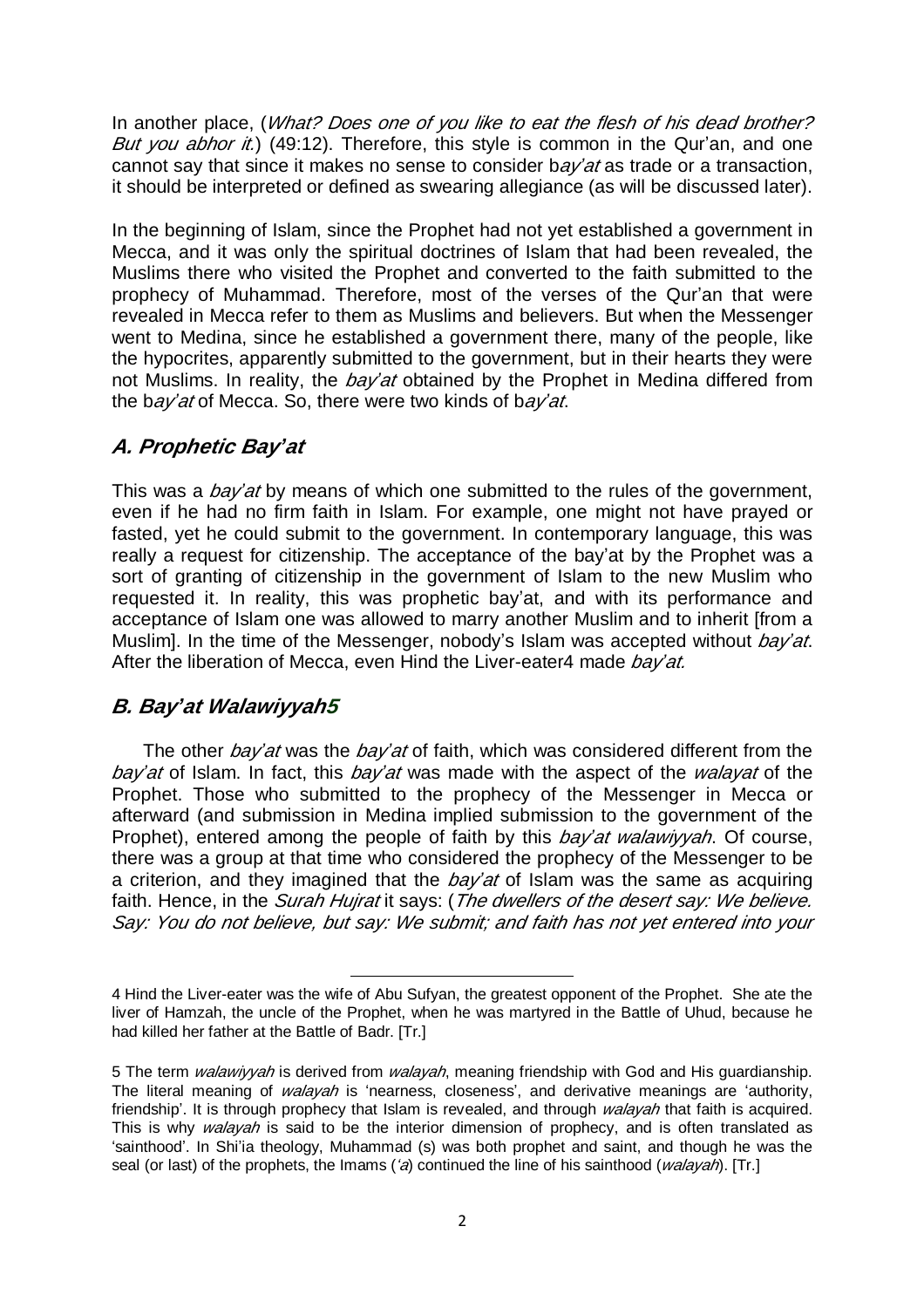*hearts*).6 From this, the differentiation of Islam from faith becomes clear. Islam means submission to the government, which is obtained by the verbal declaration of the *two testimonies,7* but faith pertains to the heart. Following this matter, the Prophet is addressed by God: (*They count it as <sup>a</sup> favor to you that they have submitted. Say: Do not count your submission as <sup>a</sup> favor to me, nay, rather God*  confers a favor on you, in that He quided you to faith, if it be that you are truthful.) 8 From this verse it is clear that Islam precedes faith, that is, there can be no faith without Islam, while Islam without faith is possible. Of course, at the end of this verse it says, (*if it be that you are truthful*).

In another place, (*What? Does one of you like to eat the flesh of his dead brother? But you abhor it.*) (49:12). Therefore, this style is common in the Qur'an, and one cannot say that since it makes no sense to consider b*ay'at* as trade or a transaction, it should be interpreted or defined as swearing allegiance (as will be discussed later).

In the beginning of Islam, since the Prophet had not yet established a government in Mecca, and it was only the spiritual doctrines of Islam that had been revealed, the Muslims there who visited the Prophet and converted to the faith submitted to the prophecy of Muhammad. Therefore, most of the verses of the Qur'an that were revealed in Mecca refer to them as Muslims and believers. But when the Messenger went to Medina, since he established a government there, many of the people, like the hypocrites, apparently submitted to the government, but in their hearts they were not Muslims. In reality, the *bay'at* obtained by the Prophet in Medina differed from the b*ay'at* of Mecca. So, there were two kinds of b*ay'at*.

# *A. Prophetic Bay'at*

This was a *bay'at* by means of which one submitted to the rules of the government, even if he had no firm faith in Islam. For example, one might not have prayed or fasted, yet he could submit to the government. In contemporary language, this was really a request for citizenship. The acceptance of the bay'at by the Prophet was a sort of granting of citizenship in the government of Islam to the new Muslim who requested it. In reality, this was prophetic bay'at, and with its performance and acceptance of Islam one was allowed to marry another Muslim and to inherit [from a Muslim]. In the time of the Messenger, nobody's Islam was accepted without *bay'at*. After the liberation of Mecca, even Hind the Liver-eater*9* made *bay'at.* 

6 (49:14)

 $\overline{a}$ 

8 (49:17)

9 Hind the Liver-eater was the wife of Abu Sufyan, the greatest opponent of the Prophet. She ate the liver of Hamzah, the uncle of the Prophet, when he was martyred in the Battle of Uhud, because he had killed her father at the Battle of Badr. [Tr.]

<sup>7</sup> The two testimonies of Islam are: "There is no god but God" and "Muhammad (s) is the prophet of God." [Tr.]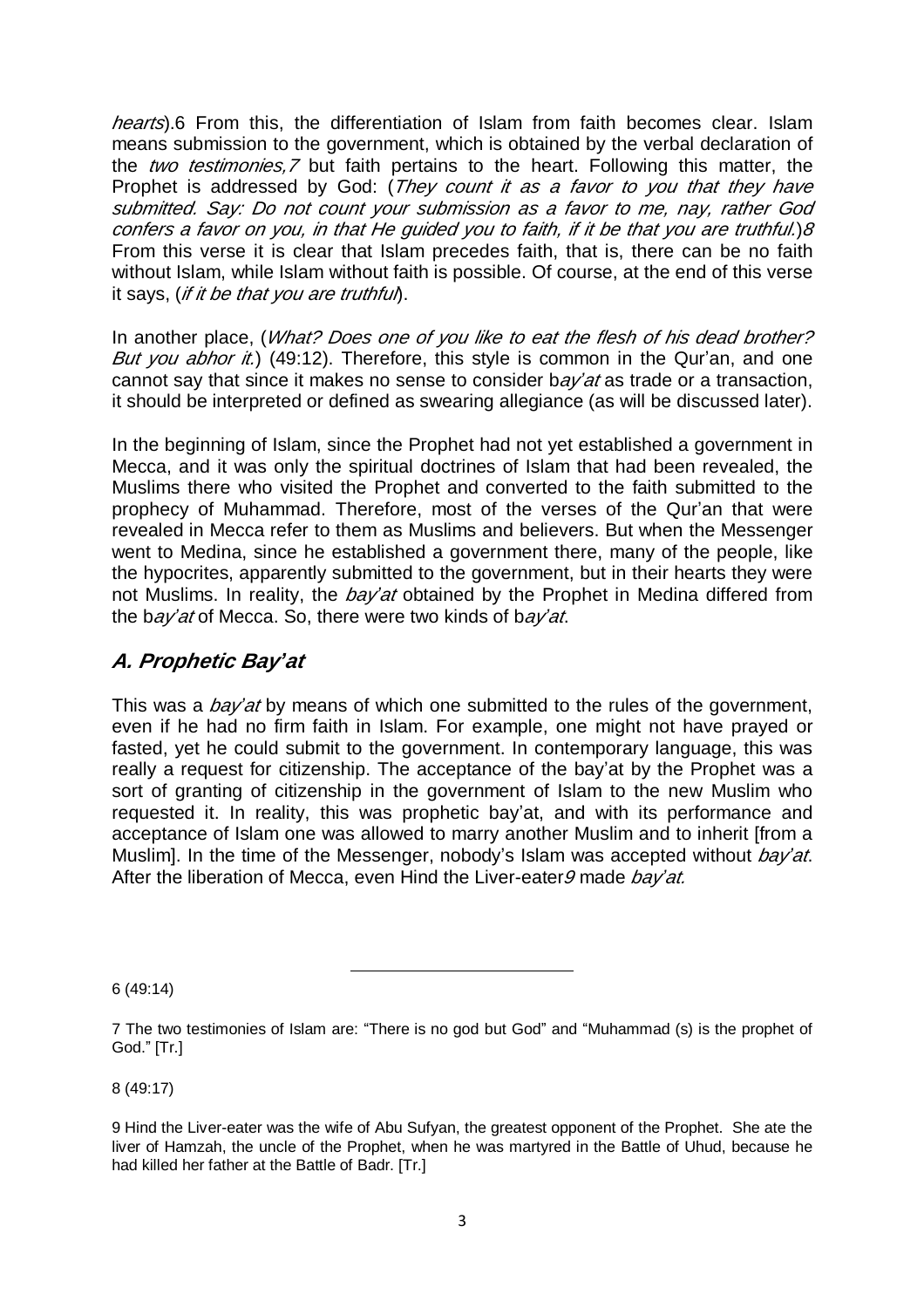# *B. Bay'at Walawiyyah<sup>10</sup>*

The other *bay'at* was the *bay'at* of faith, which was considered different from the *bay'at* of Islam. In fact, this *bay'at* was made with the aspect of the *walayat* of the Prophet. Those who submitted to the prophecy of the Messenger in Mecca or afterward (and submission in Medina implied submission to the government of the Prophet), entered among the people of faith by this *bay'at walawiyyah*. Of course, there was a group at that time who considered the prophecy of the Messenger to be a criterion, and they imagined that the *bay'at* of Islam was the same as acquiring faith. Hence, in the *Surah Hujrat* it says: (*The dwellers of the desert say: We believe. Say: You do not believe, but say: We submit; and faith has not yet entered into your hearts*).*11* From this, the differentiation of Islam from faith becomes clear. Islam means submission to the government, which is obtained by the verbal declaration of the *two testimonies,12* but faith pertains to the heart. Following this matter, the Prophet is addressed by God: (*They count it as <sup>a</sup> favor to you that they have submitted. Say: Do not count your submission as <sup>a</sup> favor to me, nay, rather God*  confers a favor on you, in that He quided you to faith, if it be that you are truthful.) 13 From this verse it is clear that Islam precedes faith, that is, there can be no faith without Islam, while Islam without faith is possible. Of course, at the end of this verse it says, (*if it be that you are truthful*).

That is, if you are truthful in becoming Muslims, not that you have become Muslims because of fear of the government. Considering these observations, one should note that in the time of the Prophet, the *bay'at* of faith was separate from the *bay'at* to the government, but after the passing away of the Prophet, the *bay'at* of faith was due to the *walayat* of 'Ali, and none of the other 'rightly guided caliphs'*<sup>14</sup>* claimed to take such a *bay'at*. However, during the Ummayid and Abbasid periods, since for the most part they did not believe from the depths of their hearts, they did not differentiate these two important kinds of *bay'at* from one another, and hence, they imagined that *bay'at* was only for the sake of governing.*15[15]* Therefore, if they had

11 (49:14)

13 (49:17)

l 10 The term *walawiyyah* is derived from *walayah*, meaning friendship with God and His guardianship. The literal meaning of *walayah* is 'nearness, closeness', and derivative meanings are 'authority, friendship'. It is through prophecy that Islam is revealed, and through *walayah* that faith is acquired. This is why *walayah* is said to be the interior dimension of prophecy, and is often translated as 'sainthood'. In Shi'ia theology, Muhammad (s) was both prophet and saint, and though he was the seal (or last) of the prophets, the Imams (*'a*) continued the line of his sainthood (*walayah*). [Tr.]

<sup>12</sup> The two testimonies of Islam are: "There is no god but God" and "Muhammad (s) is the prophet of God." [Tr.]

<sup>14</sup> Abu Bakr, Umar and Usman and 'Ali are referred to as 'rightly guided caliphs' (K*hulafa-ye Rashidin*) . [Tr.]

<sup>15</sup> In the olden times, and likewise at present, the term "*Bay'at*" is usually employed for governing, as was the case when the caliphs took b*ay'at* and did not accept any kind of b*ay'at* except their own. In this b*ay'at,* those who gave b*ay'at* swore to obey and observe the system of laws of the government. The government also guaranteed their lives and property and took responsibility for them. For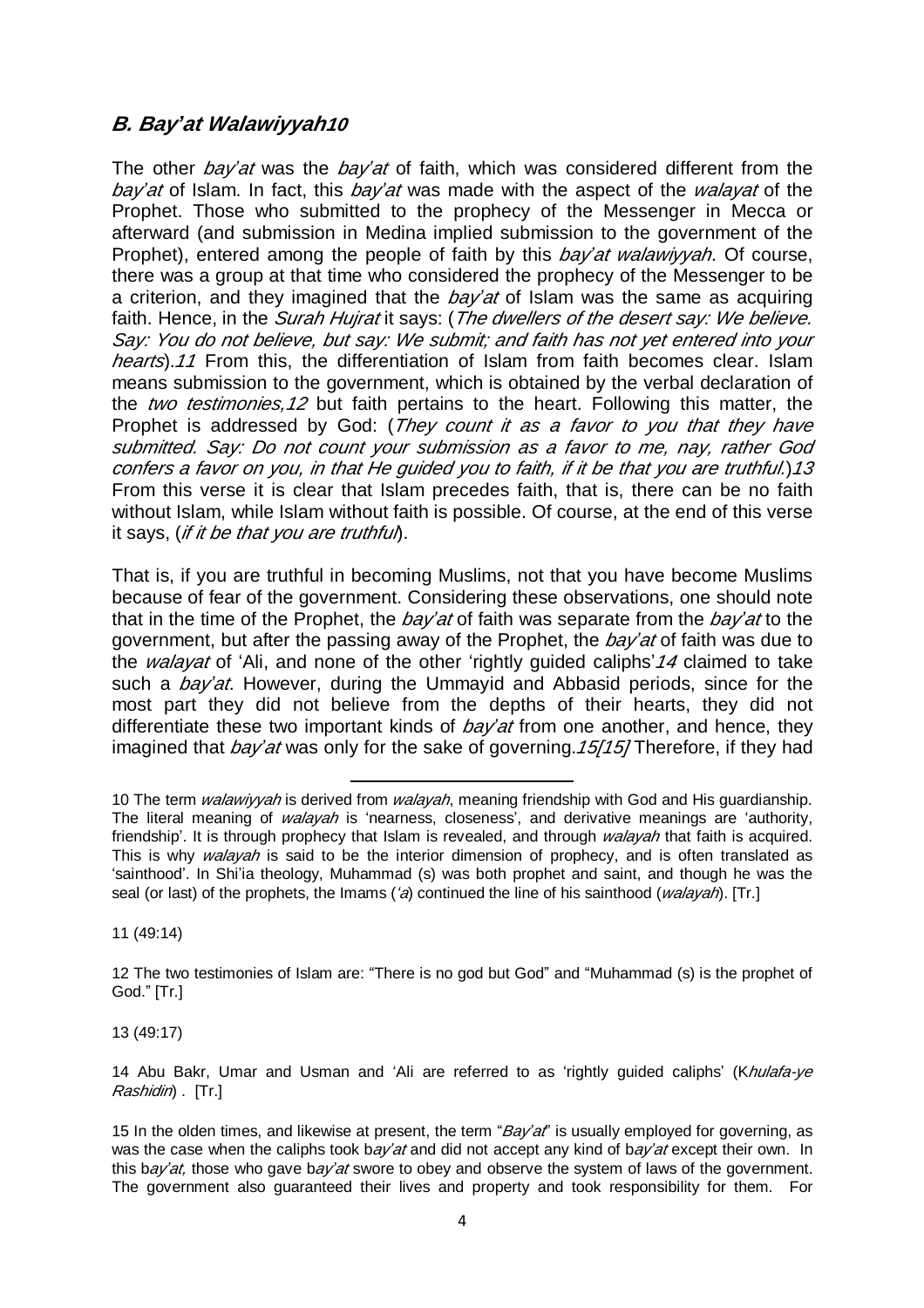noticed that our Imams were taking *bay'at*, the lives of the Imams would have been in danger.

### *The Continuation of the bay'at of Faith in the Time of the Pure Imams ('a)*

The Imams (*'a*) appointed some people to take *bay' at* for them. For example, Hazrat Sajjad (*'a*) gave license to his uncle, Muhammad Hanafiyyah, to take *bay'at*  for him. This practice continued throughout the period of the Shi'ia Imams, and the Imams, who considered *bay'at* to be obligatory for the believers, usually took *bay'at*  in secret through their representatives.

In this way we see how *bay'at* became legitimated in Islam. As appears from the verse of the *bay'at* of women, (*O Prophet! When believing women come to you making* bay'at *on the terms that they will not associate anything with God and will not steal, neither commit adultery, nor slay their children nor bring <sup>a</sup> calumny they forge between their hands and their feet, nor disobey you in anything honorable,*...) (60:12), and from the previously mentioned verse, (*Verily, Allah has purchased from the faithful...*)(9:111), in these bay'ats one commits oneself to religious affairs and selling one's life and property. It is not merely, as some have imagined, for *jihad* and war, for *jihad* was prohibited for women even though the practice of *bay'at* for women continued.

In the history of Islam, even those who neglected the *bay'at* of faith took the *bay'at* of Islam or governmental *bay'at*, and no abrogation of *bay'at* has been narrated. Hence, the precept of *bay'at* must also be practiced now.

It has already been said that in the time of the Imams (*'a*), they themselves or their representatives took *bay'at*. In the time of the twelfth Imam, the duty of the four deputies (*nuwwab arba'ah*)*16* was only that they were intermediaries for the exoteric relations between the Shi'ia and the Imam. For example, since they had been told and knew the place of residence of the Imam, they took letters that the Shi'ia wrote and delivered them to him, obtained his replies and returned these to them. These four individuals themselves never claimed to take *bay'at*, nor has it been written in

 $\overline{a}$ 

16 They were 'Usman ibn Sa'id al-'Amri, Muhammad ibn 'Usman, Hussein ibn Ruh al-Nawbakhti, and 'Ali ibn Muhammad al-Samarri. [Tr.]

example, in one of the wars, after the Muslims conquered parts of Syria, many people made b*ay'at,*  and became Muslims. These people gave *khums* and *zakat* [types of religious tithes in Islam]; some others remained with their own religions and did not abandon Christianity or Judaism and paid *jizyah*  [a kind of tax for non-Muslims]. In any case, in return for giving *jizyah* or the religious tithes, the [Islamic] government protected their lives and property. However, when later the Roman army returned and reconquered those territories, the Muslims resisted, equipped an army and won back this land from the Romans. The [reestablished Islamic] government then returned the religious taxes collected as *khums, zakat* and the *jizyah* because it had failed to protect the lives and property of those who had paid them. This is the meaning of b*ay'at* to government.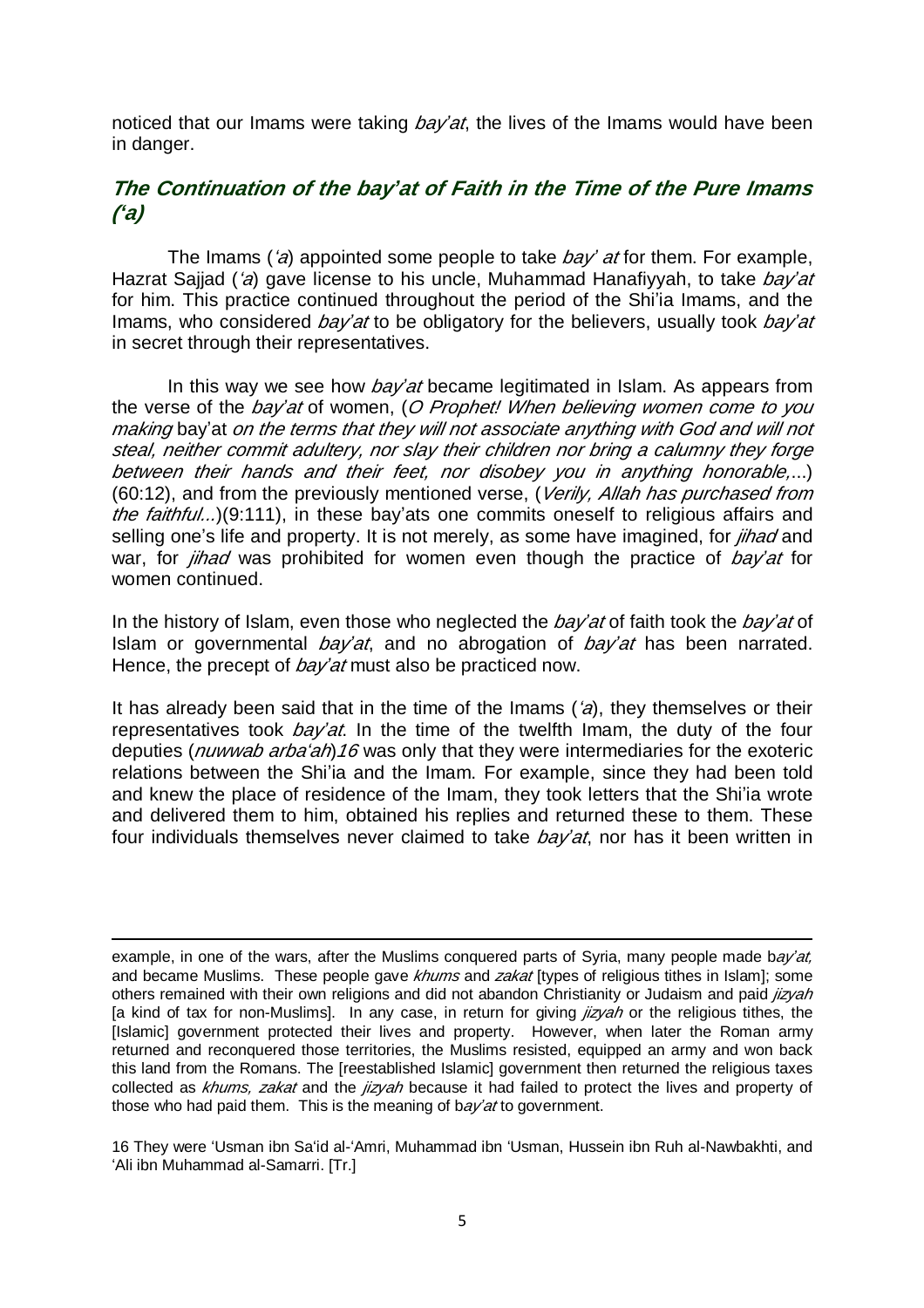any book that they took it. The responsibility for the practice of taking *bay'at* in this period for the Imam was given to Sheikh Junayd Baghdadi.*17*

### *The Continuation of the bay'at of Faith in the Time of the Pure Imams ('a)*

The Imams (*'a*) appointed some people to take *bay' at* for them. For example, Hazrat Sajjad (*'a*) gave license to his uncle, Muhammad Hanafiyyah, to take *bay'at*  for him. This practice continued throughout the period of the Shi'ia Imams, and the Imams, who considered *bay'at* to be obligatory for the believers, usually took *bay'at*  in secret through their representatives.

In this way we see how *bay'at* became legitimated in Islam. As appears from the verse of the *bay'at* of women, (*O Prophet! When believing women come to you making* bay'at *on the terms that they will not associate anything with God and will not steal, neither commit adultery, nor slay their children nor bring <sup>a</sup> calumny they forge between their hands and their feet, nor disobey you in anything honorable,*...) (60:12), and from the previously mentioned verse, (*Verily, Allah has purchased from the faithful...*)(9:111), in these bay'ats one commits oneself to religious affairs and selling one's life and property. It is not merely, as some have imagined, for *jihad* and war, for *jihad* was prohibited for women even though the practice of *bay'at* for women continued.

In the history of Islam, even those who neglected the *bay'at* of faith took the *bay'at* of Islam or governmental *bay'at*, and no abrogation of *bay'at* has been narrated. Hence, the precept of *bay'at* must also be practiced now.

It has already been said that in the time of the Imams (*'a*), they themselves or their representatives took *bay'at*. In the time of the twelfth Imam, the duty of the four deputies (*nuwwab arba'ah*)*18* was only that they were intermediaries for the exoteric relations between the Shi'ia and the Imam. For example, since they had been told and knew the place of residence of the Imam, they took letters that the Shi'ia wrote and delivered them to him, obtained his replies and returned these to them. These four individuals themselves never claimed to take *bay'at*, nor has it been written in any book that they took it. The responsibility for the practice of taking *bay'at* in this period for the Imam was given to Sheikh Junayd Baghdadi.*19*

l

<sup>17</sup> Sheikh Junayd Baghdadi (d. 297/909) was initiated into Sufism by his uncle, Sari al-Saqaìi, and he became known by the title, *Sheikh al-Ìa'ifah* (leader of the group of Sufis). Many Sufi orders, including the Ni'matullahi Order, trace their chain of initiation through him. [Tr.]

<sup>18</sup> They were 'Usman ibn Sa'id al-'Amri, Muhammad ibn 'Usman, Hussein ibn Ruh al-Nawbakhti, and 'Ali ibn Muhammad al-Samarri. [Tr.]

<sup>19</sup> Sheikh Junayd Baghdadi (d. 297/909) was initiated into Sufism by his uncle, Sari al-Saqaìi, and he became known by the title, *Sheikh al-Ìa'ifah* (leader of the group of Sufis). Many Sufi orders, including the Ni'matullahi Order, trace their chain of initiation through him. [Tr.]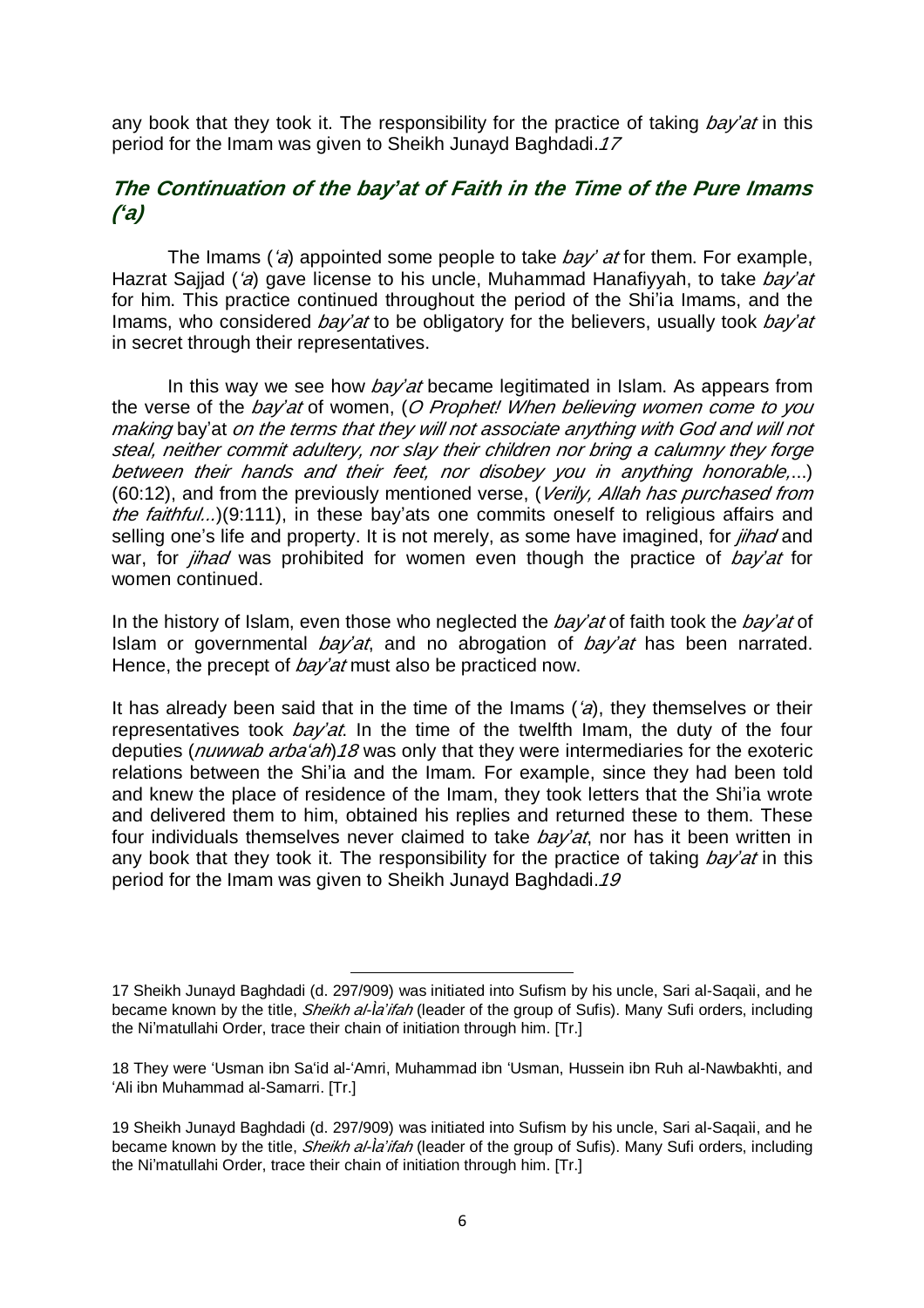The explanation of the matter is that after the time of Hazrat Reza (the eighth Shi'ia Imam) the strangulation of the Shi'ia intensified.*20[20]* Hazrat Reza himself gave permission for taking *bay'at* to his doorkeeper, Ma'ruf Karkhi. He also allowed him to appoint whoever he saw fit to succeed him (Ma'ruf) after informing and being granted the permission of the Imam.

Ma'ruf Karkhi appointed Sari Saqati who was thus given approval by the Imam. Sari Saqati also was given the same permission, and he appointed Junayd Baghdadi. The latter also had this license. After the occultation, the twelfth Imam gave Junayd permission to appoint his (Junayd's) successor. He exercised this permission. Hence, the *bay'at* of faith was not abrogated, and the successors of Junayd, in fact, are the indirect representatives of the Imam, who take *bay'at.* Of course, all the chains of permission are technically termed 'chains of the saints' or 'chains of Sufism' [Sufi orders], and there are various orders, which claim to be connected to the Imams. However, the soundness of these connections—in the view of us Shi'ia—must be investigated and researched, for orders that do not go back to the Imams have gaps in their chains of permission.

Since it is not clear that all the orders that claim to go back to the Imams are not without gaps in their chains of permission, one who has accepted these premises and the above mentioned theory is obliged to investigate and research the different orders, and those who consider themselves to be heads of the orders, to discover which chain of permission goes back to the Imams ('a) without interruption. Then he should acknowledge the order or orders that probably are connected to the Imams.

Of course, in the *bay'at* of faith, this contact of hands has taken place in a special fashion. Where God says (the hand of Allah is over their hands) (48:11), it is addressed to the Prophet, that (those who make *bay'at* with you really make *bay'at*  with God) (48:11). However, since God is not corporeal or material—so that one could make *bay'at* with Him directly—He obtains *bay'at* through His Messenger, namely, the Prophet and his successors. In fact He wants to say that in the two hands that touch, the hand of God also is among them. This is what is intended by the expression (the hand of Allah is over their hands).

#### *The Misunderstanding of Some Orientalists*

l

Before Islam, the practice of *bay'at* of faith was customary in all the divine religions, although in every epoch it had a particular form. For example, when Jesus ('a) went to John ('a) to be baptized, John—who was aware of the future status of Jesus ('a)—said, 'I am the one who should be baptized by you, because this is the requirement of the present time. After being baptized, according to the instructions of John ('a), he started ascetic practices and became a prophet.

<sup>20</sup> In order to understand the intensity of this strangulation, refer to the book *Mafatiå al-Janan*  (Persian translation by Mehdi Ilaha Qomsheh'i, Tehran: Intisharat 'Ilmi, 1342, pps. 95-96), where the days of the week have been named after the names of the Imams. There is a detailed story narrated about a meeting between one of the Shi'ia and Hazrat 'Ali al-Naqi ('a).